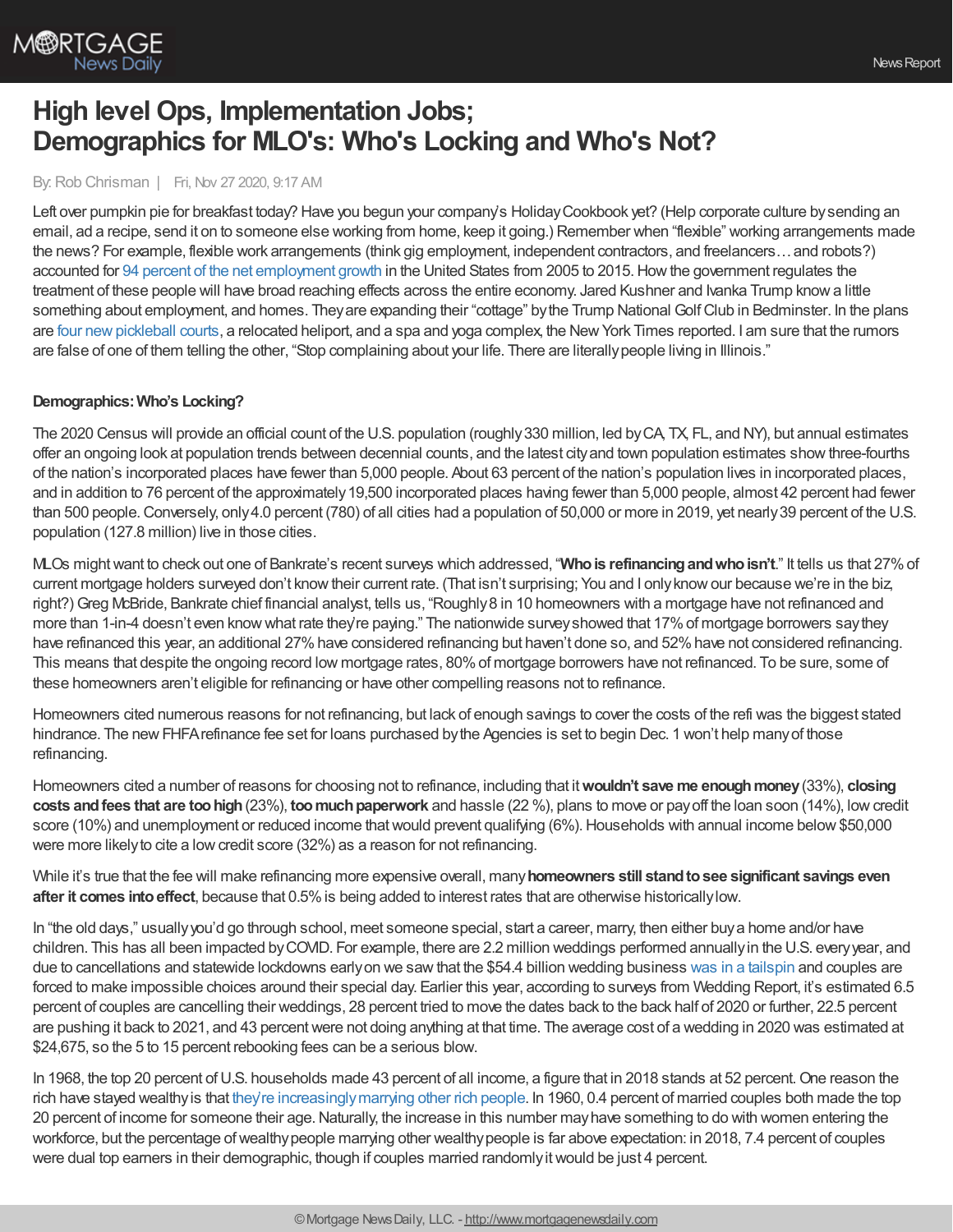

Right now, it's hard to buy a new house that isn't large in America. Homes under 1,400 square feet have historically represented about 16 percent of new housing stock, but since 1999 they've been just 8 percent of new construction. Homes sized between 1,800 square feet or less had been 40 percent of new homes, but now they're merely 22 percent. Meanwhile, the 2,400 square foot and up segment had represented a third of the new market but now are about half. New entry-level and starter homes are simply not on the market anymore, mainlybecause costs associated with construction have surged, so it's go big or no home.

In terms of careers, the U.S. Census Bureau released a graphic showing median earnings of women in certain occupations from the 2018 American Community Survey. The occupation table shows the percentage of women in select occupations and the earnings of full-time, year-round female workers in 2018. It compares earnings to those of men in the same [occupations.](https://www.census.gov/programs-surveys/acs/data.html) Sniff around for yourself on the Census Bureau's site. There is no reason comp shouldn't be equal!

It seems homebuilders can finallybe happy, or at least happyabout budding momentum in the sector. The outlook has improved for both single-family and multifamily, as housing starts have been strong and beating expectations. Housing figures should not only contribute positively to Q4 GDP growth and offset some of the weakness in capital spending, but position housing as one of the bright spots in the 2020 economic outlook.

But economists love to look into the details, and why**starts sometimes trail permits byawide margin.** Permits,which are less volatile and tend to lead starts bya month or two, rose to the highest in 12 years. The bulk of the gap between starts and permits is often found in apartment construction, though a relativelylarge proportion of homes are started the verysame month a permit is issued. The gap between permits and starts can reflect concerns about overbuilding in some submarkets, soaring construction costs, and the lack of construction workers.

Even with high demand for apartments and economic-cycle lowvacancyrates, the overhang in permits creates some upside risk to housing starts going forward. The industryis watching forbearance stats. Starts were beaten down when interest rates spiked toward the end of the year. The Fed's pivot toward lower rates eventuallyengendered a rebound, after builders rid themselves of inventories and began to focus more on entry-level housing. The biggest hurdles for builders going forward are securing affordable well-located lots and construction workers, but it seems homebuilders are optimistic.

The Census Bureau Data can help older Americans afford housing. Assessors sometimes use Public Use Microdata Sample [\(PUMS](https://www.census.gov/programs-surveys/acs/microdata.html)) files to conduct a customized inquiry that met a given program's eligibility criteria. PUMS files contain a small sample of individual records, with identifying information removed, from the ACS that show the population and housing characteristics of the people included on those forms. After analyzing the data, households are often found that were eligible for tax exemptions but are not enrolled in programs that can help them. Why wouldn't an MLO want to help their client that way? Putting together an outreach plan based on the ACS data with the goal to increase enrollment would help many and increase the number of homeowners applying for the program.

## **Capital Markets**

Wednesday's pre-holidayeconomic data dump pointed to a malaise inQ4. **Initial jobless claims unexpectedlypostedtheir first back-toback advance** since July, while Americans' incomes and savings fell in October. Household spending was muted, likely due to an acceleration in virus cases and new restrictions. On the bright side, durable goods orders increased at a faster-than-expected pace last month, and October New Home Sales decreased but remained elevated beyond expectations. Q3 GDP remained unrevised at 33.1% in the second estimate. This week's earlier than usual Primary Mortgage Market Survey from Freddie Mac for the week ending November 25 saw 15-year and 30-year fixed rates holding at their record lows of 2.28%and 2.72%, respectively. Bythe end of the day, Treasuries were basically unchanged and the UMBS30 basis closed wider, led by 1.5%.

Fed officials took a glass-half-emptyviewof the labor market, according to minutes from their November 4-5 meeting. Policymakers discussed announcing enhanced guidance for asset purchases "fairlysoon,"though there was no agreement surrounding longer duration purchases before the December meeting. Afewparticipants expressed concern that maintaining the current pace of agencyMBS purchases could contribute to potential valuation pressures in housing markets. New York Fed President Williams stated negative rates by the Fed could be a possibility, which contradicts Chairman Powell's statements that negative rates are not appropriate for the U.S.

There are no economic events today,which also explains the earlyclose. Settlement close is at 1PMETwith SIFMArecommending a 2PM ET close for cash. It should be an uneventful day. Now that bond and equity markets are open again, we begin the day with Agency MBS prices better/up a few32nds and the 10-year yielding .85 percent after closing Wednesdayat 0.88%.

#### **Employment**